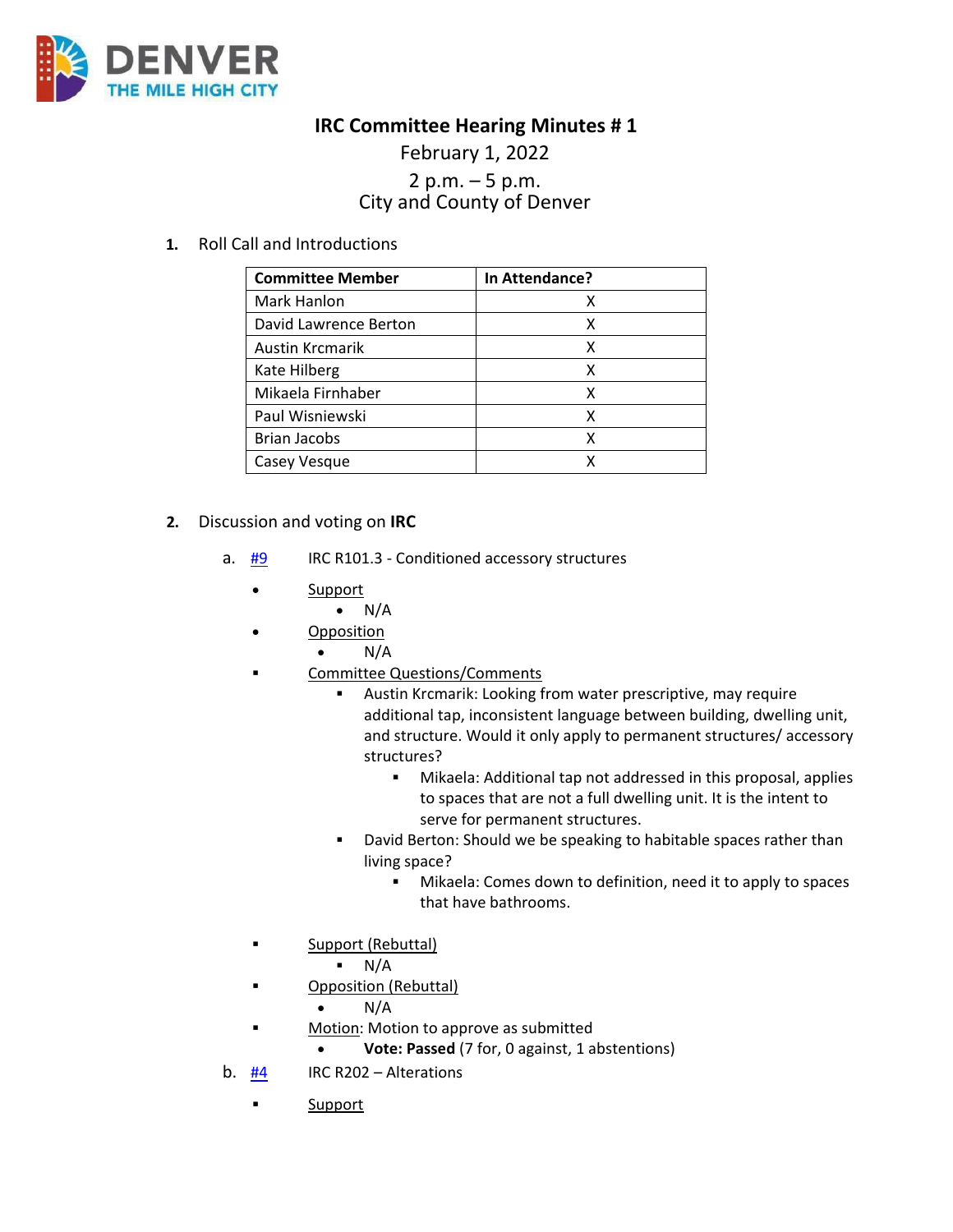- $N/A$
- **Opposition** 
	- $N/A$
- Committee Questions/Comments
	- Mikaela: Should not include change of use of occupancy
	- Kate: Enlargement or installation of additional equipment- does this mean mechanical equipment? Seems redundant.
		- Shaunna: In previous language it calls out electrical, gas, mechanical, and plumbing.
	- **Mark: Lots of redundancy**
- **Support (Rebuttal)** 
	- N/A
- Opposition (Rebuttal)
	- $N/A$
- Motion: Motion to remove "change of occupancy" and add "HVAC" and delete "reconfiguration or extension of any system"
	- **Vote: Passed** ( 8 for, 0 against, 0 abstentions) Unanimous
- **Motion: Motion to Approve as revised** 
	- **Vote: Passed** ( 8 for, 0 against, 0 abstentions) Unanimous
- c.  $\frac{H5}{H5}$  IRC R302.1 FSD Zoning
	- **Support** 
		- $N/A$
		- Opposition
			- $N/A$
	- **EXECOMMITTEE Questions/Comments** 
		- $N/A$
	- **Support (Rebuttal)** 
		- $N/A$
	- **Example 3** Opposition (Rebuttal)
		- $\bullet$  N/A
	- **EXECUTE:** Motion: Motion to Approve as Submitted
		- **Vote: Passed** (8 for, 0 against, 0 abstentions) Unanimous
- d.  $\frac{\#1}{\#1}$  $\frac{\#1}{\#1}$  $\frac{\#1}{\#1}$  IRC R305.1 Basement Ceiling height
	- **Example 5** Support
		- **•** David Renn: Stair headroom is only moved it into another place, does not take it out.
		- Robert Pruett: R305.1.1 exception in base code will remain, it is only the Denver amendment that will change.
	- **•** Opposition
		- $N/A$
	- **Example 2** Committee Questions/Comments
		- Shaunna: If a previous change on a project was made to 6'4", will they have to go back and adjust it to 6'8"?
			- **James: That is the intention**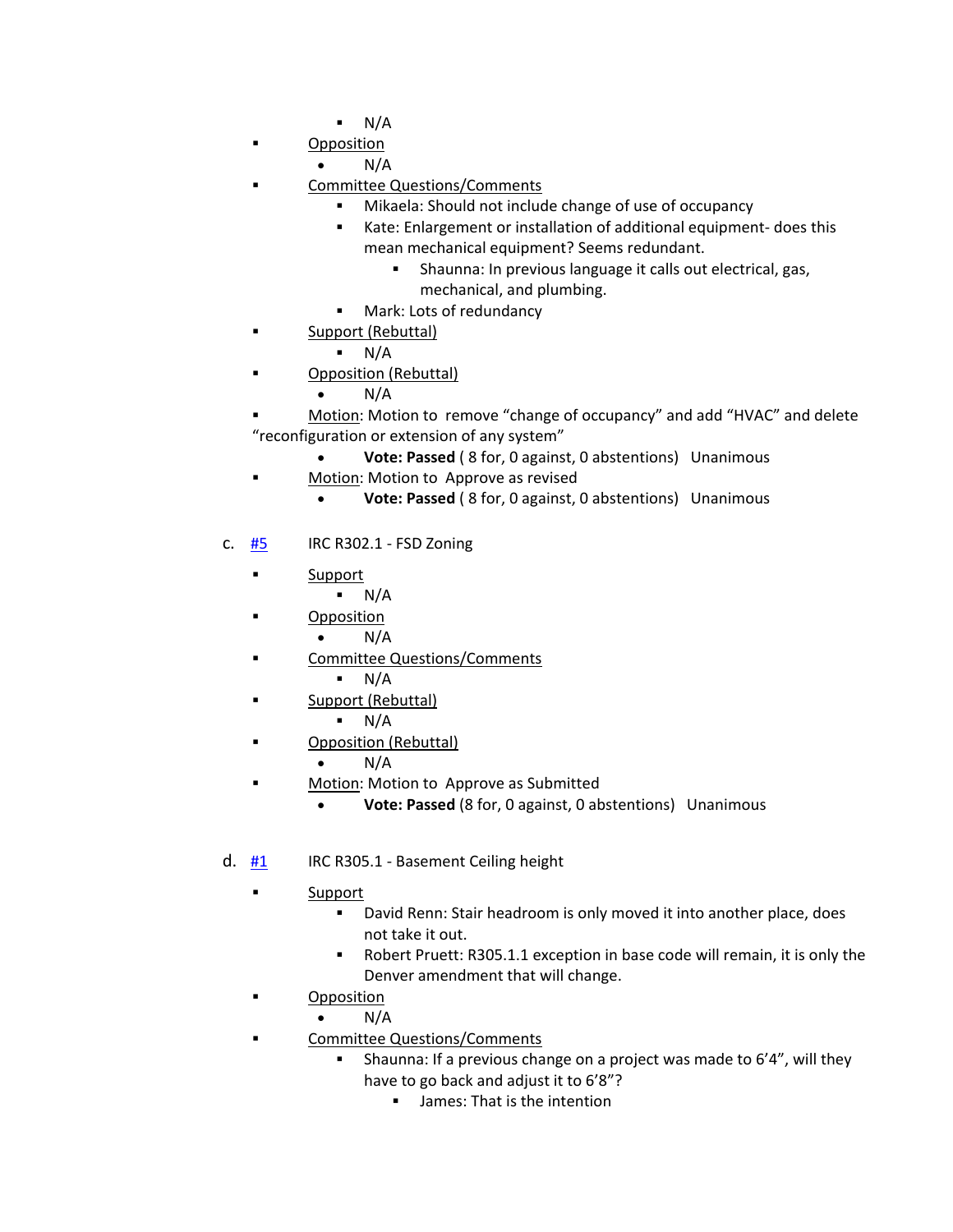- Mikaela: Unintendedly changing the intent of the code. Sections R305.1.1 should only be applicable to basements with non-habitable spaces. Habitable space in a basement should have a 6'8". Agrees with Shaunna's statement
- **Support (Rebuttal)** 
	- $N/A$
- **C** Opposition (Rebuttal)
	- N/A
- Motion: Motion to **disapproval** 
	- **Vote: Passed** ( 7 for disapproval, 0 against, 1 abstentions)
- e.  $\frac{#15}{}$  $\frac{#15}{}$  $\frac{#15}{}$  IRC R312.1.1 Guards at retaining walls
	- **Support** 
		- $N/A$
	- **Deposition** 
		- $\bullet$  N/A
	- **EXECOMMITTEE Questions/Comments** 
		- Kate: Eliminates some cost since it is specifying when guards should be used
	- **Support (Rebuttal)** 
		- $N/A$
	- **E** Opposition (Rebuttal)
		- $N/A$
	- **Motion:** Motion to approve as written
		- **Vote: Passed** ( 8 for, 0 against, 0 abstentions) Unanimously
- f.  $\frac{\text{#P17.1}}{\text{P17.1}}$  $\frac{\text{#P17.1}}{\text{P17.1}}$  $\frac{\text{#P17.1}}{\text{P17.1}}$  IRC R324.4.1 Structural Solar Ready
	- **Support**
	- **Deposition** 
		- $\bullet$  N/A
	- **EXECOMMITTEE Questions/Comments**
	- **Example 1** Support (Rebuttal)
	- **Example 3** Opposition (Rebuttal)
		- $\bullet$  N/A
	- Motion: Motion to Approve as written
		- **Vote: Passed** (8 for, 0 against, 0 abstentions) Unanimously
- g. [#7](https://www.denvergov.org/files/assets/public/community-planning-and-development/documents/ds/building-codes/code-adoption/amendment-proposals/irc/irc_r403.1.pdf) IRC R403.1 Shed foundations
	- **Support**
	- **•** Opposition
		- $\bullet$  N/A
	- **Example 2** Committee Questions/Comments
	- **Support (Rebuttal)**
	- **Example 3** Opposition (Rebuttal)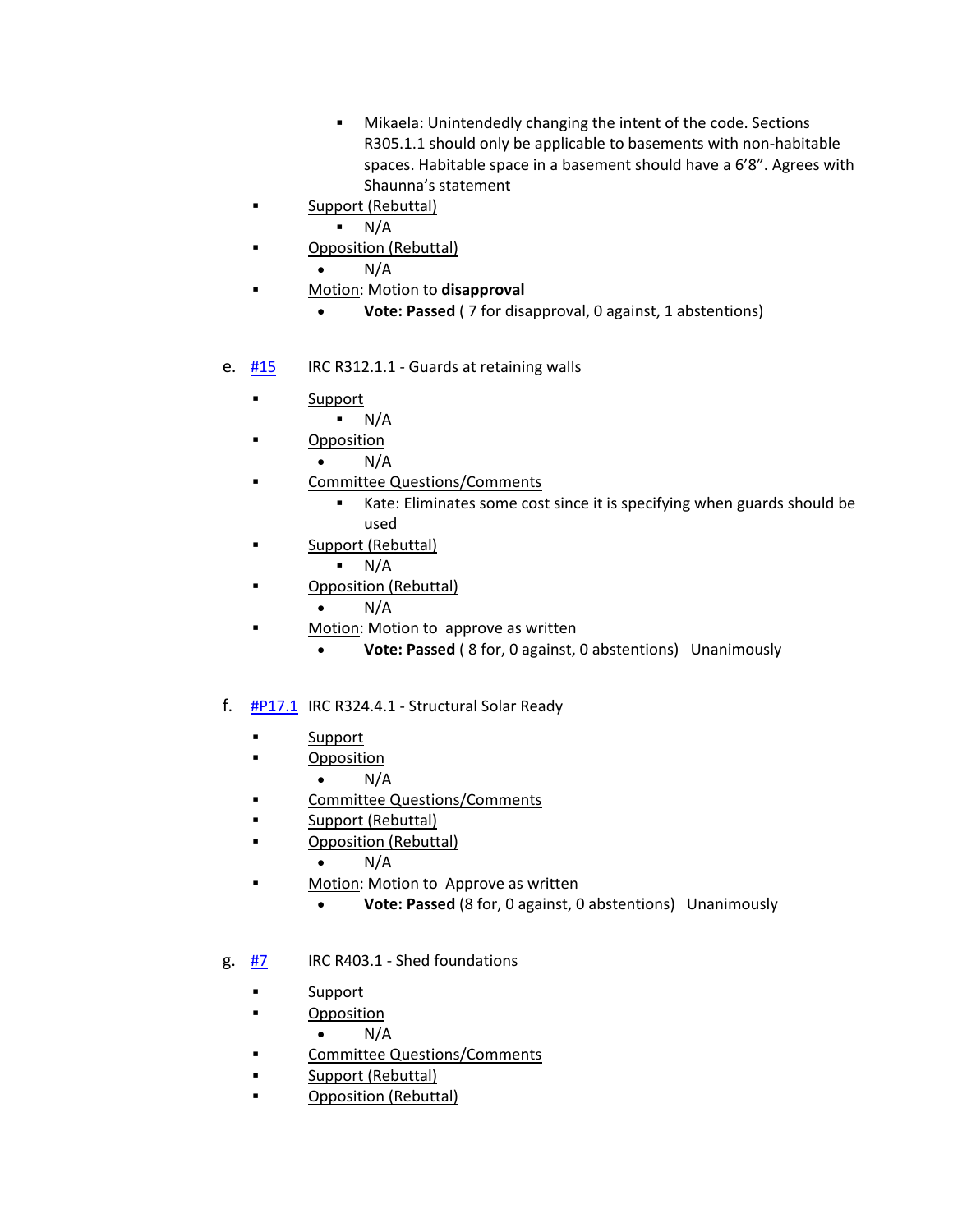- N/A
- Motion: Motion to Approve as submitted
	- **Vote: Passed** (8 for, 0 against, 0 abstentions) Unanimously
- h. [#P24.6](https://www.denvergov.org/files/assets/public/community-planning-and-development/documents/ds/building-codes/code-adoption/amendment-proposals/irc/irc_r702.7.pdf) IRC R702.7 Vapor retarders
	- **Support** 
		- $N/A$
	- **Deposition** 
		- Nathan Skrdla: Differences in climates are not accounted for in IRC, changes what you need to do for vapor retarders. Should include an exception for those impacted climates.
	- Committee Questions/Comments
		- Kate: Confused by back and forth between Robby and Nathan.
			- Robby: The code is saying in order not to install class 1, you need to put exterior continuous insulation or vented space, but it doesn't clearly define what the vented space is. As a consultant, we've tried to get a waver not to put on an exterior wall. The city rejected. IF we are able to defined clear air space, then we can better design to the requirement.
			- Nathan: Support with modification, we don't need a 3/16" air space. Need an exception to put in a class 3 vapor barrier but without additions to exterior envelope.
	- Support (Rebuttal)
		- Robby Schwarz: The way to make more specific, make exception to using class 1 at all.
		- Nathan Skrdla: Vented cladding should not be a requirement
		- Opposition (Rebuttal)
			- $\bullet$  N/A
	- **Motion: Motion to table until 2/22** 
		- **Vote: Tabled** ( 8 for, 0 against, 0 abstentions) Unanimously
- i.  $\#P24.2$  $\#P24.2$  IRC M1601.1.1 Above-ground duct systems
	- **Support** 
		- N/A
	- **Deposition** 
		- Nathan: How can cavities be used?
			- **Shaunna: As air transfer**
	- Committee Questions/Comments
	- **Support (Rebuttal)**
	- **Example 2** Opposition (Rebuttal)
		- $N/A$
	- **•** Motion: Motion to move to mechanical committee
		- **Vote: Tabled** (8 for, 0 against, 0 abstentions) Unanimously